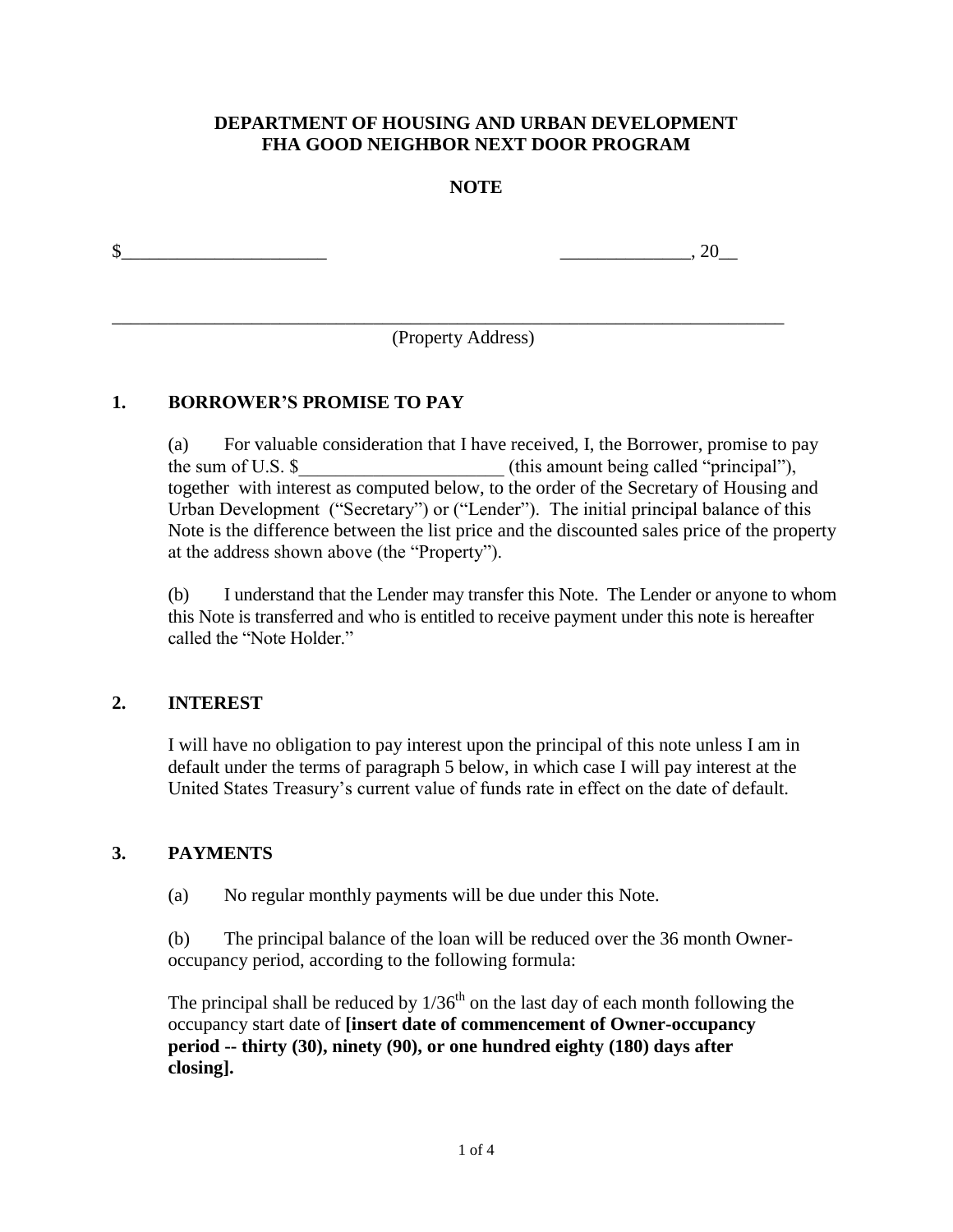(c) However, upon any default described under paragraph 5 of this Note, the principal of the Note due and owing at the time of the default shall become immediately due and payable.

(d) I will pay any amount that becomes due and payable under this Note to the Note Holder at the address below, or at a different address if I am notified of a new address:

Address for payments and inquiries:

U.S. Department of Housing and Urban Development National Servicing Center, Attn: GNND Williams Center, Tower II 2 W. 2nd Street, Suite 400 Tulsa, OK 74103 Fax: (918) 292-8984 Toll free customer service no. for inquiries (including payoffs): (888) 297-8685

## **4. OWNER-OCCUPANCY TERM**

I agree to own and live in the Property as my sole residence for a term of not less than thirty-six (36) months, commencing on **[insert date of commencement of Owneroccupancy period -- thirty (30), ninety (90) or one hundred eighty days (180) days after closing].** 

# **5. BORROWER'S FAILURE TO PAY AS REQUIRED**

## **Default**

I will be in default if:

(a) I cease to occupy the property as my sole residence prior to the end of the 36-month Owner-occupancy period referred to in paragraph 4 of this Note, unless the Note Holder expressly elects to waive this requirement for a specified period upon an evaluation of the relevant facts and circumstances;

(b) I sell or transfer the Property prior to the end of the 36-month Owner-occupancy period without the prior written consent of the Note Holder;

(c) I violate any provision of the first or second mortgages that I executed in connection with the purchase of the Property through the Good Neighbor Next Door Program (the "Program");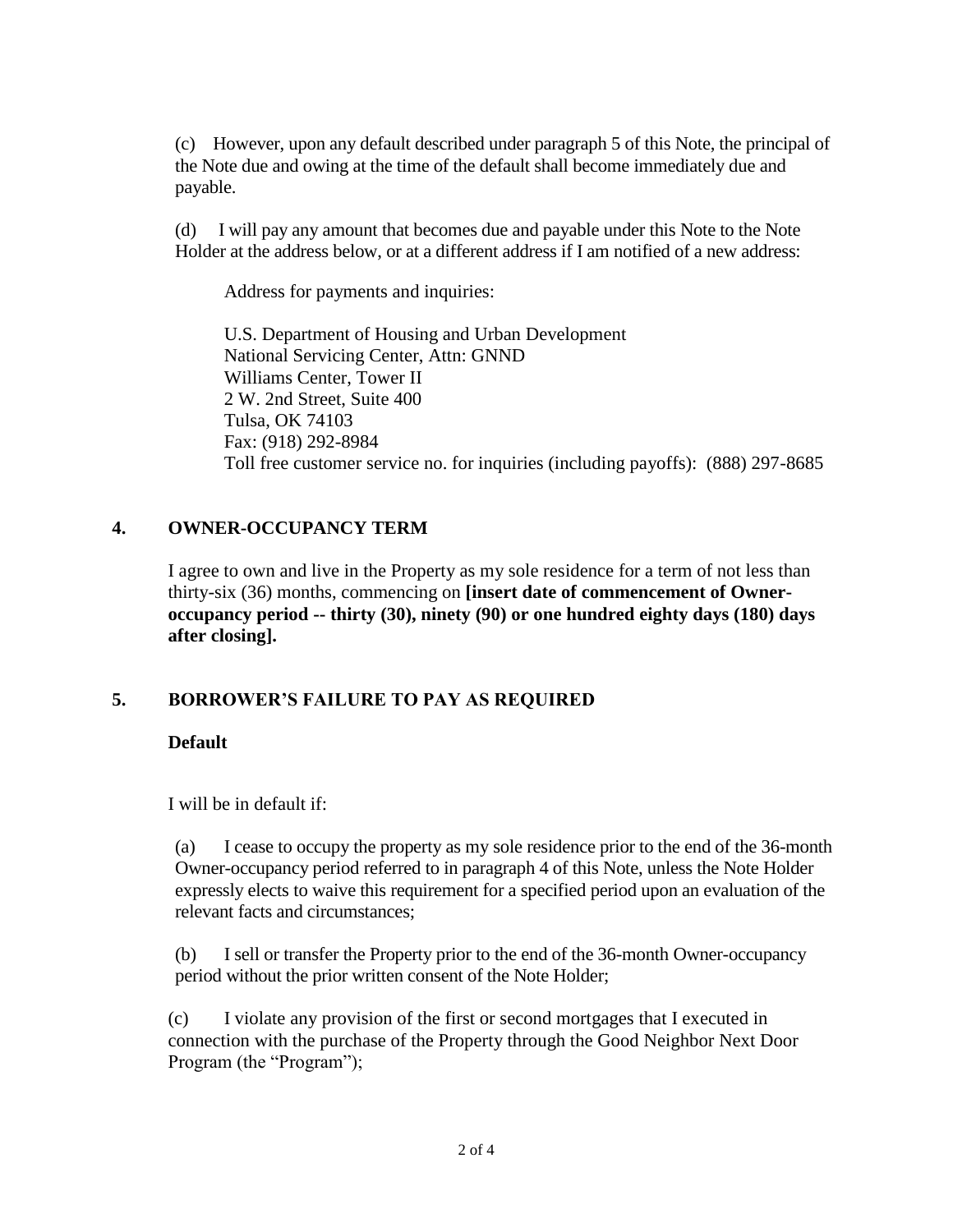(d) I violate or fail to fulfill any condition, requirement or continuing obligation under the Program as set forth in applicable notices or regulations issued by the Secretary;

(e) I falsely certify or fail to certify that I am occupying or will occupy the Property as my sole residence for the 36 month Owner-occupancy term; or

(f) I give false or inaccurate information or statements to the Secretary (or fail to provide the Secretary with material information) in connection with the second security instrument ("mortgage") securing payment of this Note or in connection with any first note and mortgage, including, but not limited to, representations concerning my occupancy of the Property as my sole residence.

# **6. NOTICE OF DEFAULT/ACCELERATION OF DEBT**

If I am in default under paragraph 5, the Note Holder may send me a written notice telling me that if I do not cure the default by a certain date, the Note Holder may require me to pay immediately the full amount of the outstanding principal balance due under this Note. The date of the cure must be no later than 30 days after the date on which the notice is issued to me. Interest shall accrue on the principal as set forth in paragraph 2 of this Note, as of the date of the default notice.

# **7. NO WAIVER BY NOTE HOLDER**

Even if, at a time when I am in default, the Note Holder does not require me to pay in full immediately and/or perform as described above, the Note Holder will still have the right to do so if I am in default at a later time.

# **8. PAYMENT OF NOTE HOLDER'S COSTS AND EXPENSES**

If the Note Holder requires me to pay immediately in full and/or perform as described above, the Note Holder will have the right to collect from me for all of its costs and expenses incurred in enforcing the provisions of this Note and its other rights to the extent not prohibited by applicable law. These expenses may include reasonable attorney's fees.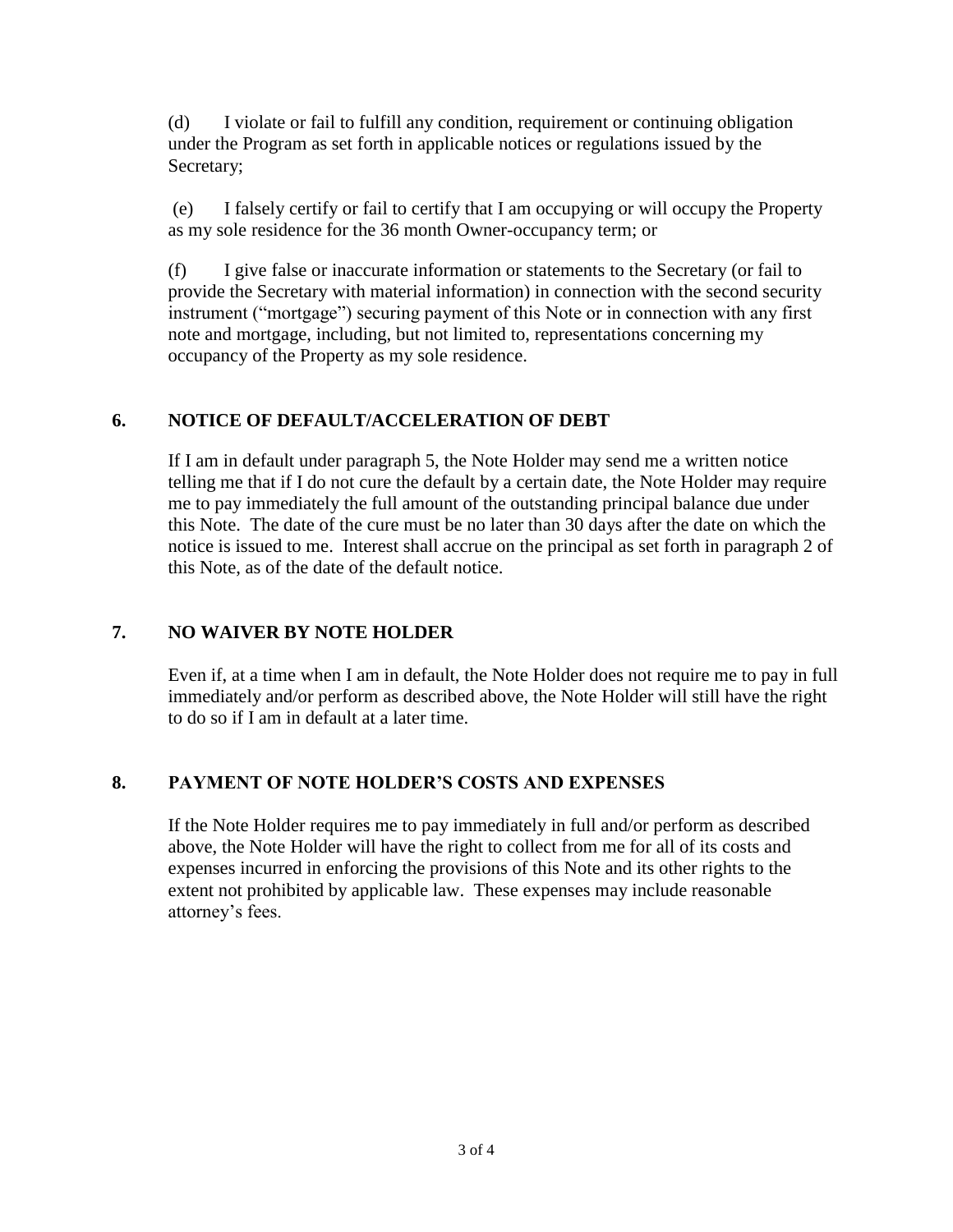#### **9. GIVING OF NOTICES**

(a) Any notice that must be given to me under this Note will be given by delivering it, or by mailing it by first class mail, to me at the Property address above.

(b) Any notice that is to be given to the Note Holder under this Note will be given by mailing it by first class mail to the Note Holder at the address stated in paragraph 3(d) above or at a different address, if I am given notice of that different address.

### **10. WAIVERS**

I waive the right of presentment. "Presentment" means presenting the note to the maker and demanding payment of amounts due.

## **11. GOVERNING LAW; SEVERABILITY**

The provisions of this Note shall be governed by Federal Law. In the event that any provision or clause of this Note conflicts with applicable law, such provision shall not affect other provisions of the Note, which can be given effect without the conflicting provision. To this end, the provisions of this Note are declared to be severable. If any provision of this Note, or the application thereof to any person, place or circumstance shall be held by a court of competent jurisdiction to be invalid, unenforceable or void, the remainder of this Note and other such provisions as applied to other persons, places and circumstances shall remain in full force and effect.

# **WITNESS THE HAND(S) AND SEAL(S) OF THE UNDERSIGNED.**

**\_\_\_\_\_\_\_\_\_\_\_\_\_\_\_\_\_\_\_\_\_\_\_ \_\_\_\_\_\_\_\_\_\_\_\_\_\_\_\_\_\_\_\_\_\_\_\_\_\_**

(Borrower) (Borrower)

**[Include any required or customary form of authentication]**

*Last Revised June 12, 2013*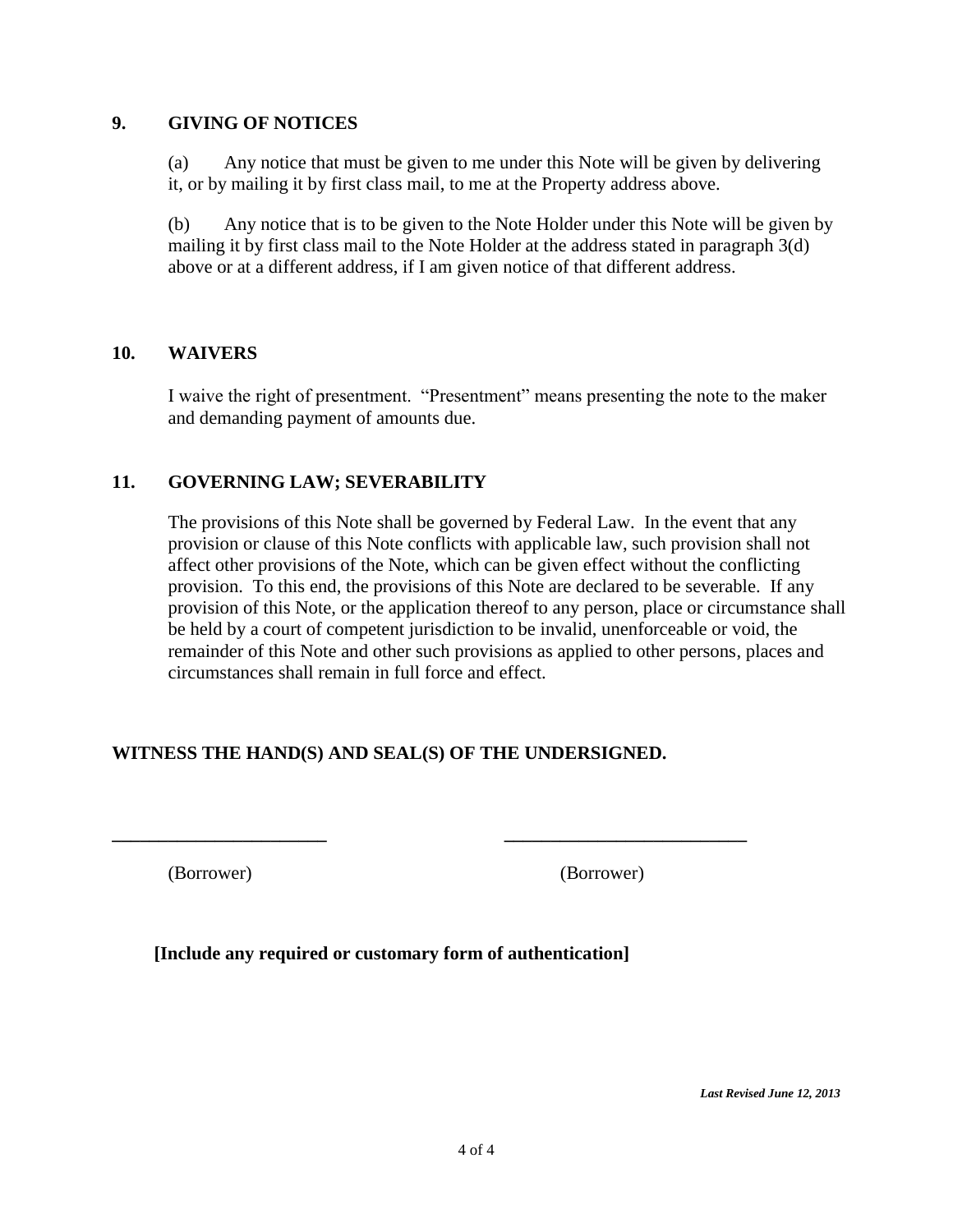### **DEPARTMENT OF HOUSING AND URBAN DEVELOPMENT FHA GOOD NEIGHBOR NEXT DOOR SALES PROGRAM**

### **SECOND MORTGAGE**

| \$                                                                                                                                                                                        |                    |
|-------------------------------------------------------------------------------------------------------------------------------------------------------------------------------------------|--------------------|
| (Property Address)                                                                                                                                                                        |                    |
| This Second Mortgage ("Security Instrument") is given on                                                                                                                                  |                    |
|                                                                                                                                                                                           | , whose            |
| address is                                                                                                                                                                                | [property address] |
| ("Borrower"). This Security Instrument is given to the Secretary of Department of Housing and                                                                                             |                    |
| Urban Development ("Secretary"), whose address is                                                                                                                                         |                    |
| ("Lender"). Borrower owes Lender the principal sum of                                                                                                                                     |                    |
| Dollars $(U.S.$ \$ $\)$ . This debt is                                                                                                                                                    |                    |
| evidenced by Borrower's Note ("Note") dated the same date as this Security Instrument, which<br>provides for the circumstances under which the principal sum will become due and payable. |                    |
| This Security Instrument secures to Lender: (a) the repayment of the debt evidenced by the Note                                                                                           |                    |

and in accordance with the terms of the Note, and (b) the performance of Borrower's promises and agreements under this Security Instrument and the Note. For this purpose, borrower does hereby mortgage, grant and convey to the Lender, the following described property located in County:

## **[insert legal description or statement regarding its attachment]**

| which has the address of |        | [Street]. |             |  |
|--------------------------|--------|-----------|-------------|--|
|                          | [City] | [State]   | [Zip Code]. |  |
| $(45)$ $(11)$ $(27)$     |        |           |             |  |

("Property Address");

**TOGETHER WITH** all the improvements now or hereafter erected on the property, and all easements, rights, appurtenances, rents, royalties, mineral, oil and gas rights and profits, water rights and stock and all fixtures now or hereafter a part of the property. All replacements and additions shall also be covered by this Security Instrument. All of the foregoing is referred to in this Security Instrument as the "Property."

**BORROWER PROMISES** that Borrower is lawfully seized of the estate hereby conveyed and has the right to mortgage, grant and convey the Property and that the Property is unencumbered, except for encumbrances of record. Borrower warrants and will defend generally the title to the Property against all claims and demands, subject to any encumbrances or record.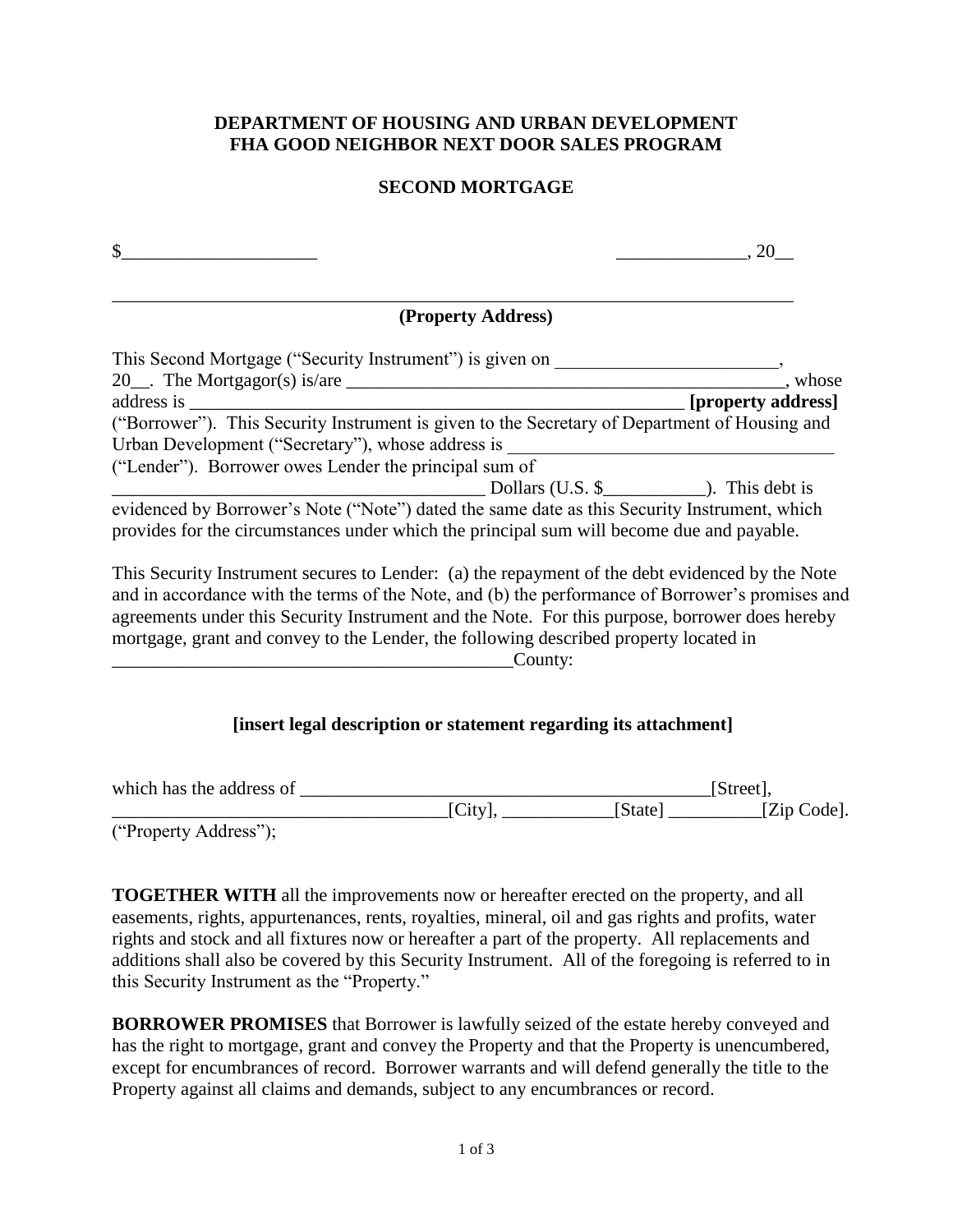**1. Payment of Principal and Interest**. Borrower shall pay, when due and payable, the principal sum of the debt evidenced by the Note and according to the terms of the Note.

**2. Occupancy**. Borrower shall own and occupy, establish and use the Property as Borrower's sole residence and shall continue to occupy the Property as Borrower's sole residence for at least 36 (thirty-six) months, beginning on **Figure 1** [**insert date of commencement of Owner-occupant period – thirty (30), ninety (90) or one hundred eighty (180) days after closing]** and ending on \_\_\_\_\_\_\_\_\_\_\_\_\_\_\_\_\_\_\_\_\_\_\_\_\_\_\_\_\_\_\_\_\_\_[**36 (thirty-six) months after date of commencement]**.

**3. Fees**. Lender may collect fees and charges authorized by the Note.

**4. Grounds for Acceleration of Debt**. Lender may require immediate payment in full of all sums secured by this Security Instrument as evidenced by the Note after any default by the Borrower occurs as described in paragraph 5 of the Note.

**5. Foreclosure Procedure**. [*For illustration only. Needs adaptation, per the instruction relating to paragraph 18 of the model mortgage form in appendix II of HUD handbook 4165.1 REV-2*.] If Lender requires immediate payment in full under Paragraph 4 above, Lender may invoke the power of sale and any other remedies permitted by applicable law. Lender shall be entitled to collect all expenses incurred in pursuing the remedies provided in the paragraph 5, including but not limited to, reasonable attorney's fees and cost of title evidence.

If Lender invokes the power of sale, Lender shall give notice to borrower in the manner provided in paragraph 7 below. Lender shall publish and post the notice of sale, and the Property shall be sold in the manner prescribed by applicable law. Lender or its designee may purchase the property at any sale. The proceeds of the sale shall be applied in the following order: (a) to all expenses of the sale, including but not limited to, reasonable attorney's fees; (b) to all sums secured by this Security Instrument as evidenced by the Note; and (c) any excess to the person or persons legally entitled to it.

[*The following language is mandatory in all cases.*] If the Lender's interest in this Security Instrument is held by the Secretary and the Secretary requires immediate payment in full under Paragraph 4, the Secretary may invoke the nonjudicial power of sale provided in the Single Family Mortgage Foreclosure Act of 1994 ("Act) (12 U.S.C.3751 et seq.) by requesting a foreclosure commissioner designated under the Act to commence foreclosure and to sell the Property as provided in the Act. Nothing in the preceding sentence shall deprive the Secretary of any rights otherwise available to a Lender under this Paragraph 5 or applicable law.

**6. Joint and Several Liability; Co- Signers**. Borrower's promises and agreements shall be joint and several. Any borrower who is not a law enforcement officer, teacher or firefighter/emergency medical technician who co-signs this Security Instrument, but does not execute the Note is: (a) co-signing this Security Instrument only to mortgage, grant and convey that Borrower's interest in the Property under the terms of this Security Instrument; (b) not personally obligated to pay the sums secured by the Security Instrument as evidenced by the Note;